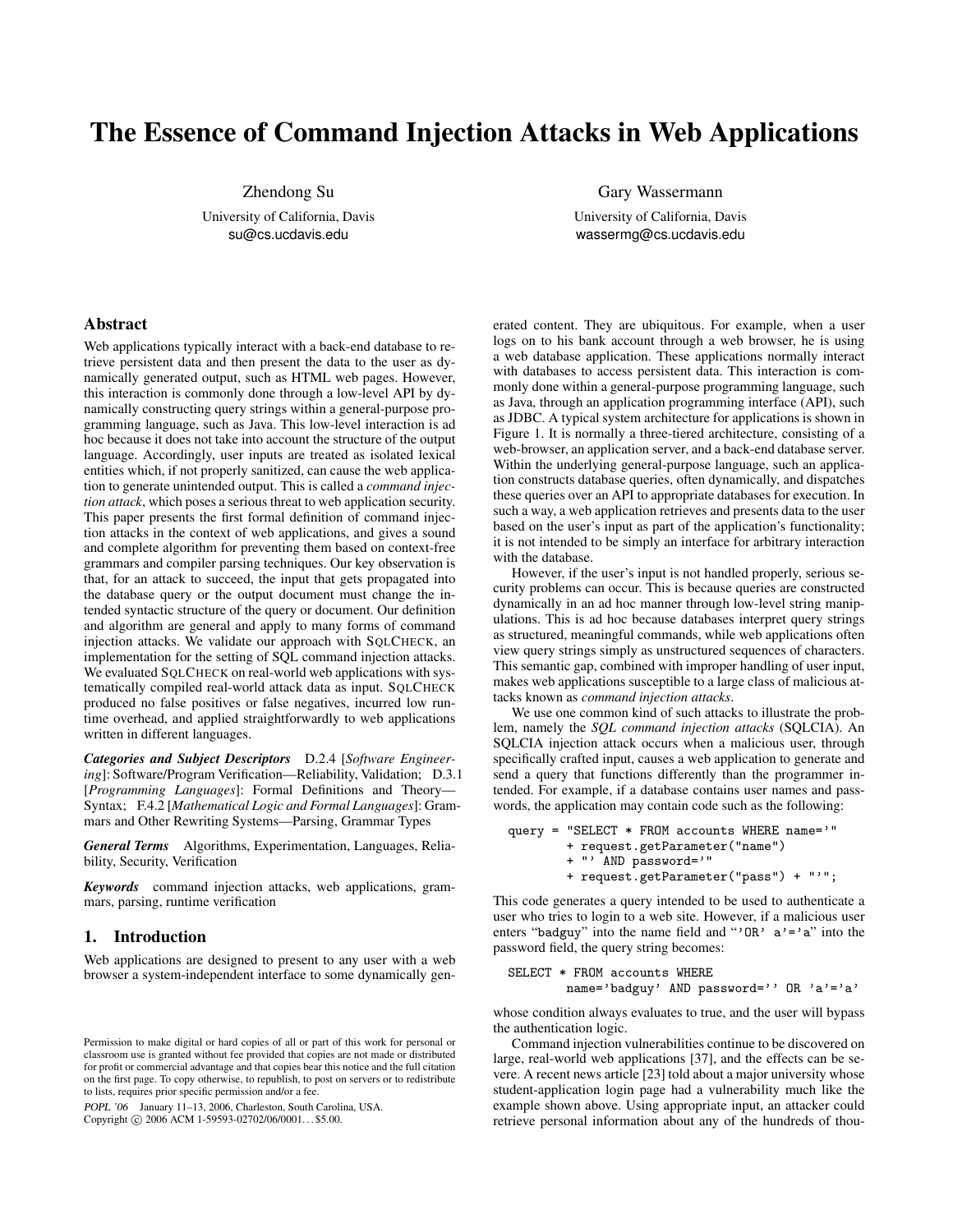

**Figure 1.** A typical system architecture for web applications.

sands of that school's applicants. The university had to notify every applicant whose records were in the database about the possibility that the applicant was now the victim of identity theft. This consequence was both an expense and a blow to public relations for the university.

The problem goes beyond simply failing to check input that is incorporated into a query. Even web applications that perform some checks on every input may be vulnerable. For example, if the application forbids the use of the single-quote in input (which may prevent legitimate inputs such as "0'Brian"), SQLCIAs may still be possible because numeric literals are not delimited with quotes. The problem is that web applications generally treat input strings as isolated lexical entities. Input strings and constant strings are combined to produce structured output (SQL queries) without regard to the structure of the output language (SQL).

A number of approaches to dealing with the SQLCIA problem have been proposed, but to the best of our knowledge, no formal definition for SQLCIAs has been given. Consequently, the effectiveness of these approaches can only be evaluated based on examples, empirical results, and informal arguments. This paper fills that gap by formally defining SQLCIAs and presenting a sound and complete algorithm to detect SQLCIAs using this definition combined with parsing techniques [1].

This paper makes the following contributions:

- A formal definition of a web application, and in that context the first formal definition of an SQLCIA.
- An algorithm for preventing SQLCIAs, along with proofs of its soundness and completeness. Both the definition and the algorithm apply directly to other settings that generate interpreted output (see Section 4).
- An implementation, SQLCHECK, which is generated from lexer- and parser-generator input files. Thus SQLCHECK can be modified for different dialects of SQL or different choices of security policy (see Section 3.1) with minimal effort.
- An empirical evaluation of SQLCHECK on real-world web applications written in PHP and JSP. Web applications of different languages were used to evaluate SQLCHECK's applicability across different languages. In our evaluation, we used lists of real-world attack- and legitimate-data provided by an independant research group [13], in addition to our own test data. These lists were systematically compiled and generated from sources such as CERT/CC advisories. SQLCHECK produced no false positives or false negatives. It checked in roughly 3ms per query, and thus incurred low runtime overhead.

The rest of this paper is organized as follows: Section 2 gives an overview of our approach and Section 3 formalizes it with definitions, algorithms, and correctness proofs. Section 4 discusses other settings to which our approach applies. Sections 5 and 6 present our implementation and an evaluation of the implementation, re-

```
<\!\%!
  // database connection info
  String dbDriver = "com.mysql.jdbc.Driver";
  String strConn = "jdbc:mysql://"
                        + "sport4sale.com/sport";
  String dbUser = "manager";
  String dbPassword = "athltpass";
  // generate query to send
  String sanitizedName =
    replace(request.getParameter("name"),"'","''");
  String sanitizedCardType =
    replace(request.getParameter("cardtype"),
            "'","''");
  String query = "SELECT cardnum FROM accounts"
     + " WHERE uname='" + sanitizedName + "'"
     + " AND cardtype=" + sanitizedCardType + ";";
  try {
    // connect to database and send query
    java.sql.DriverManager.registerDriver(
        (java.sql.Driver)
        (Class.forName(dbDriver).newInstance()));
    javaq.sql.Connection conn =
        java.sql.DriverManager.getConnecion(
                  strConn, dbUser, dbPassword);
    java.sql.Statement stmt =
        conn.createStatement();
    java.sql.ResultSet rs =
        stmt.executeQuery(query);
    // generate html output
    out.println("<html><br/>>body><table>");
    while(rs.next()) {
      out.println("<tr> <td>");
      out.println(rs.getString(1));
      out.println("</td> </tr>");
    }
    if (rs != null) {
      rs.close();
    }
    out.println("</table> </body> </html>");
    catch (Exception e)
    out.println(e.toString()); }
%>
```
**Figure 2.** A JSP page for retrieving credit card numbers.

spectively. Section 7 discusses related work, and finally, Section 8 concludes.

## **2. Overview of Approach**

Web applications have injection vulnerabilities because they do not constrain syntactically the inputs they use to construct structured output. Consider, for example, the JSP page in Figure 2. The context of this page is an online store. The website allows users to store credit card information so that they can retrieve it for future purchases. This page returns a list of a user's credit card numbers of a selected credit card type (*e.g.*, Visa). In the code to construct a query, the quotes are "escaped" with the replace method so that any single quote characters in the input will be interpreted as literal characters and not string delimiters. This is intended to block attacks by preventing a user from ending the string and adding SQL code. However, cardtype is a numeric column, so if a user passes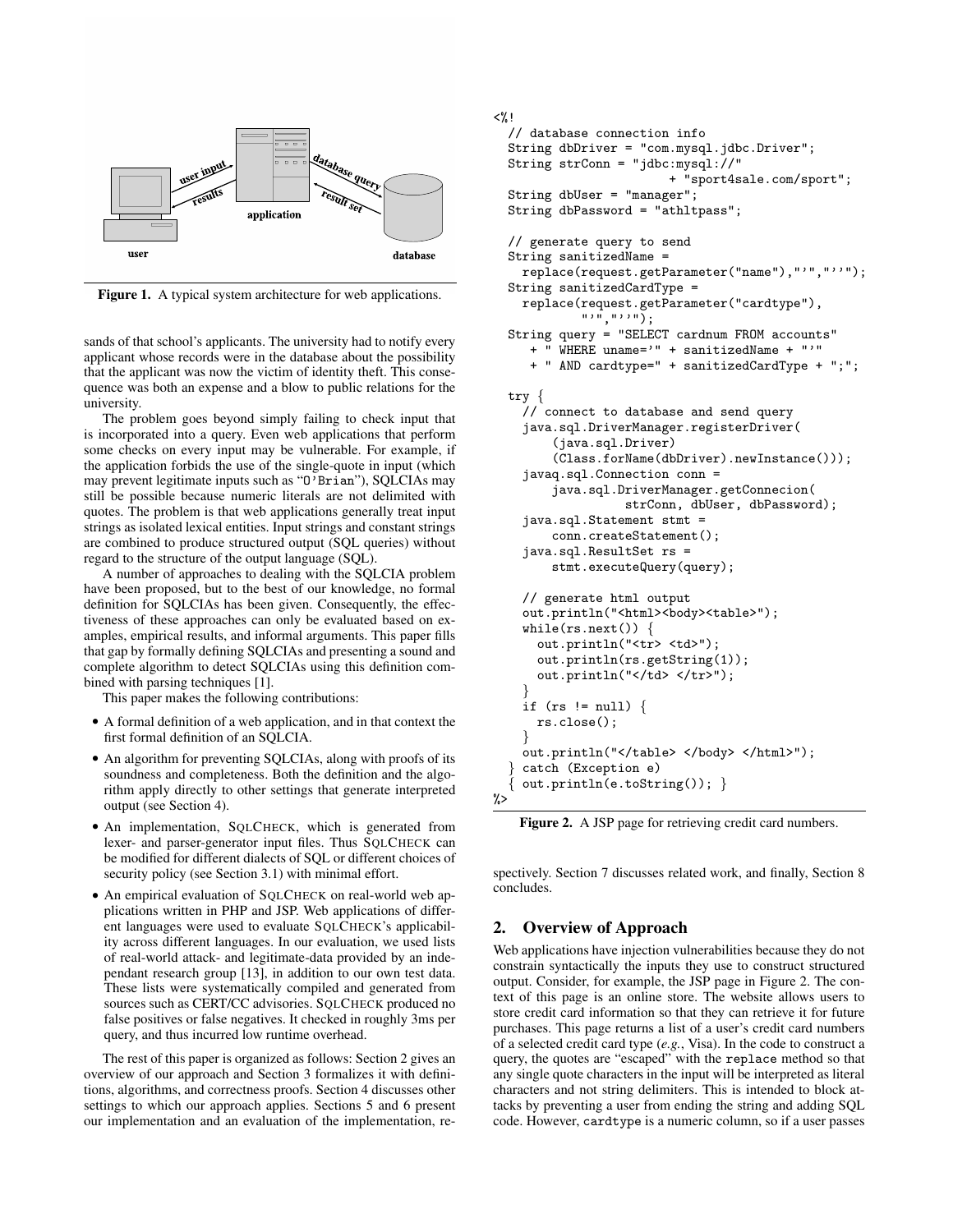

**Figure 3.** System architecture of SQLCHECK.

"2 OR 1=1" as the card type, all account numbers in the database will be returned and displayed.

We approach the problem by addressing its cause: we track through the program the substrings from user input and constrain those substrings syntactically. The idea is to block queries in which the input substrings change the syntactic structure of the rest of the query. Such queries are *command injection attacks* (SQLCIAs, in the context of database back-ends). We track the user's input by using meta-data, displayed as ' $\langle$ ' and ' $\rangle$ ,' to mark the beginning and end of each input string. This meta-data follows the string through assignments, concatenations, etc., so that when a query is ready to be sent to the database, it has matching pairs of markers identifying the substrings from input. We call this annotated query an *augmented query*.

We want to forbid input substrings from modifying the syntactic structure of the rest of the query. To do this we construct an *augmented grammar* for augmented queries based on the standard grammar for SQL queries. In the augmented grammar, the only productions in which ' $\parallel$ ' and ' $\parallel$ ' occur have the following form:

$$
nonterm \ :: = \ (\text{symbol})
$$

where *symbol* is either a terminal or a non-terminal. For an augmented query to be in the language of this grammar, the substrings surrounded by ' $\parallel$ ' and ' $\parallel$ ' must be syntactically confined. By selecting only certain symbols to be on the *rhs* of such productions, we can specify the syntactic forms permitted for input substrings in a query.

One reason to allow input to take syntactic forms other than literals is for stored queries. Some web applications read queries or query fragments in from a file or database. For example, Bugzilla, a widely used bug tracking system, allows the conditional clauses of queries to be stored in a database for later use. In this context, a tautology is not an attack, since the conditional clause simply serves to filter out uninteresting bug reports. Persistent storage can be a medium for second order attacks [2], so input from them should be constrained, but if stored queries are forbidden, applications that use them will break. For example, in an application that allows conditional clauses to be stored along with associated labels, a malicious user may store "val = 1; DROP TABLE users" and associate a benign-sounding label so that an unsuspecting user will retrieve and execute it.

We use a parser generator to build a parser for the augmented grammar and attempt to parse each augmented query. If the query parses successfully, it meets the syntactic constraints and is legitimate. Otherwise, it fails the syntactic constraints and either is a command injection attack or is meaningless to the interpreter that would receive it.

Figure 3 shows the architecture of our runtime checking system. After SQLCHECK is built using the grammar of the output language and a policy specifying permitted syntactic forms, it resides on the web server and intercepts generated queries. Each input that is to be propagated into some query, regardless of the input's source, gets augmented with the meta-characters ' $\parallel$ ' and ' $\parallel$ .' The application then generates augmented queries, which SQLCHECK attempts to parse. If a query parses successfully, SQLCHECK sends it sans the meta-data to the database. Otherwise, the query is blocked.

# **3. Formal Descriptions**

This section formalizes the notion of a web application, and, in that context, formally defines an SQLCIA.

## **3.1 Problem Formalization**

A web application has the following characteristics relevant to SQLCIAs:

- It takes input strings, which it may modify;
- It generates a string (*i.e.*, a query) by combining filtered inputs and constant strings. For example, in Figure 2, sanitizedName is a filtered input, and "SELECT cardnum FROM accounts" is a constant string for building dynamic queries;
- The query is generated without respect to the SQL grammar, even though in practice programmers write web applications with the intent that the queries be grammatical; and
- The generated query provides no information about the source of its characters/substrings.

In order to capture the above intuition, we define a *web application* as follows:

**Definition 3.1 (Web Application).** *We abstract a* web applica- $\text{tion } P: \langle \Sigma^*, \ldots, \Sigma^* \rangle \rightarrow \Sigma^*$  as a mapping from user inputs (over *an alphabet* Σ*) to query strings (over* Σ*). In particular,* P *is given by*  $\{\langle f_1, \ldots, f_n \rangle, \langle s_1, \ldots, s_m \rangle\}$  *where* 

\n- $$
f_i : \Sigma^* \to \Sigma^*
$$
 is an input filter;
\n- $s_i : \Sigma^*$  is a constant string.
\n

*The argument to P is an n-tuple of input strings*  $\langle i_1, \ldots, i_n \rangle$ *, and P* returns a query  $q = q_1 + \ldots + q_\ell$  where, for  $1 \leq j \leq \ell$ ,

$$
q_j = \begin{cases} s & \text{where } s \in \{s_1, \dots, s_m\} \\ f(i) & \text{where } f \in \{f_1, \dots, f_n\} \land i \in \{i_1, \dots, i_n\} \end{cases}
$$

*That is, each* q<sup>j</sup> *is either a static string or a filtered input.*

Definition 3.1 says nothing about control-flow paths or any other execution model, so it is not tied to any particular programming paradigm.

In order to motivate our definition of an SQLCIA, we return to the example JSP code shown in Figure 2. If the user inputs "John" as his user name and perhaps through a dropdown box selects credit card type "2" (both expected inputs), the generated query will be:

### SELECT cardnum FROM accounts WHERE uname='John' AND cardtype=2

As stated in Section 2, a malicious user may replace the credit card type in the input with "2 OR 1=1" in order to return all stored credit card numbers:

SELECT cardnum FROM accounts WHERE uname='John' AND cardtype=2 OR 1=1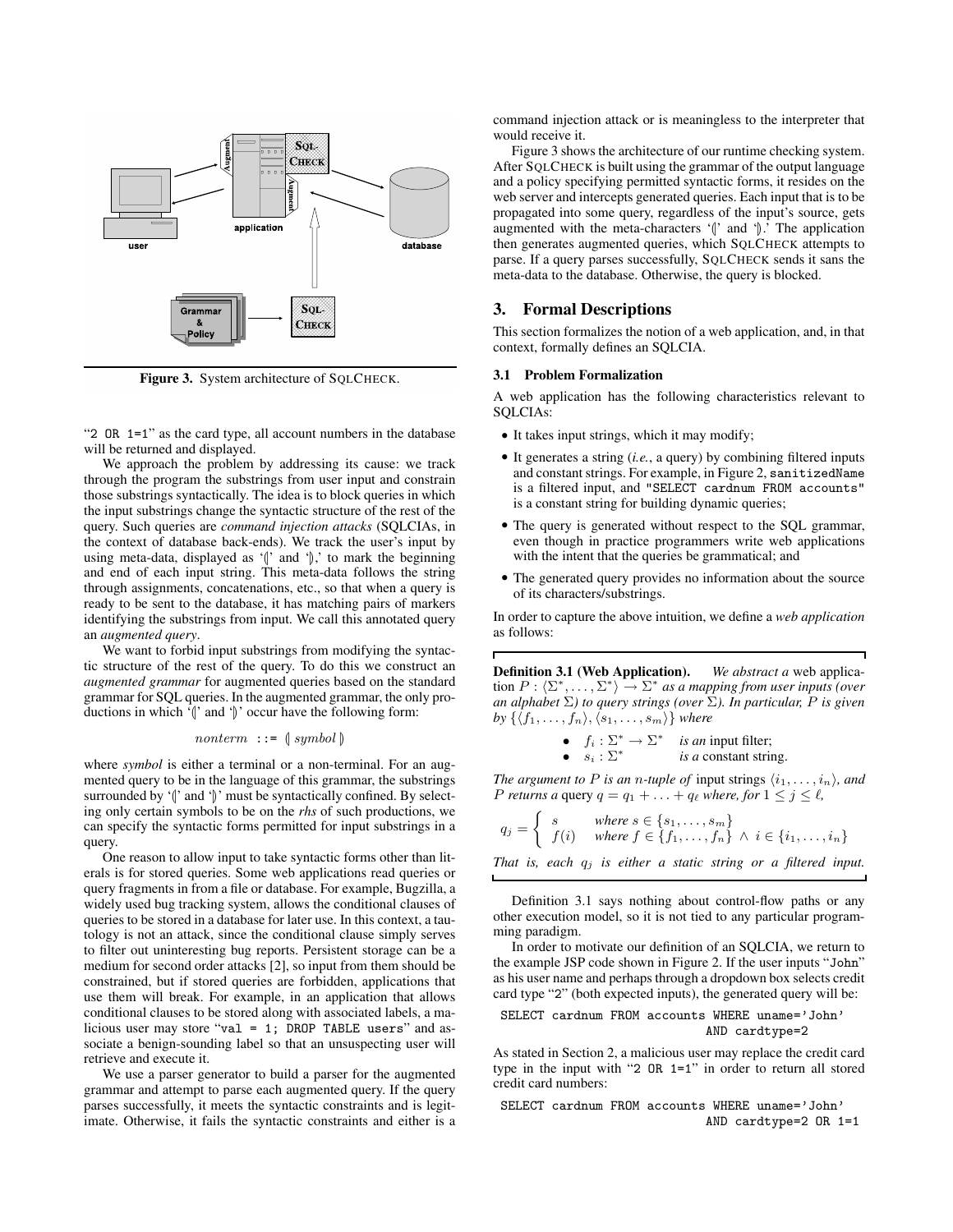

**Figure 4.** Parse trees for WHERE clauses of generated queries. Substrings from user input are underlined.

Figure 4 shows a parse tree for each query. Note that in Figure 4a, for each substring from input there exists a node in the parse tree whose descendant leaves comprise the entire input substring and no more: *lit* for the first substring and *num lit*/*value* for the second, as shown with shading. No such parse tree node exists for the second input substring in Figure 4b. This distinction is common to all examples of legitimate vs. malicious queries that we have seen. The intuition behind this distinction is that the malicious user attempts to cause the execution of a query beyond the constraints intended by the programmer, while the normal user does not attempt to break any such constraints. We use this distinction as our definition of an SQLCIA. The definition relies on the notion of a parse tree node having an input substring as its descendants, and we formalize this notion as a *valid syntactic form*:

**Definition 3.2 (Valid Syntactic Form).** *Let*  $G = \langle V, \Sigma, S, P \rangle$ *be a context-free grammar with non-terminals*  $V$ *, terminals*  $\Sigma$ *, a start symbol S, and productions P. Let*  $U \subseteq V \cup \Sigma$ *. Strings in the sub-language* L *generated by* U *are called* valid syntactic forms *w.r.t.* U*. More formally,* L *is given by:*

$$
L = (U \cap \Sigma) \cup \bigcup_{u \in U \cap V} \mathcal{L}(\langle V, \Sigma, u, P \rangle)
$$

*where*  $\mathcal{L}(G)$  *denotes the language generated by the grammar G.* 

Definition 3.2 allows for a modifiable security policy: The set  $U$ can be assigned such that  $L$  includes only the syntactic forms that the application programmer wants to allow the user to supply. Having a definition for valid syntactic forms, we define SQL command injection attacks as follows:

**Definition 3.3 (SQL Command Injection Attack).** *Given a web application* P *and an input vector*  $\langle i_1, \ldots, i_n \rangle$ *, the following SQL query:*

$$
q = P(i_1, \ldots, i_n)
$$

*constructed by* P *is an* SQL command injection attack (SQLCIA) *if the following conditions hold:*

- *The query string q has a valid parse tree*  $T_q$ ;
- *There exists*  $k$  *such that*  $1 \leq k \leq n$  *and*  $f_k(i_k)$  *is a substring in*  $q$  *and is not a valid syntactic form in*  $T_q$ *.*

The first condition, that  $q$  have a valid parse tree, prevents query strings that would fail to execute from being considered attacks. The second condition includes a clause specifying that valid syntactic forms are only considered within the context of the query's parse tree. This is necessary because the same substring may have multiple syntactic forms when considered in isolation. For example, "DROP TABLE employee" could be viewed either as a DROP statement or as string literal data if not viewed in the context of a whole query.

Note that these definition do not include all forms of dangerous or unexpected behavior. Definition 3.1 provides no means of altering the behavior of the web application (*e.g.*, through a buffer overflow). Definition 3.3 assumes that the portions of the query from constant strings represent the programmer's intentions. If a programmer mistakenly includes in the web application a query to drop a needed table, that query would not be considered an SQL-CIA. Additionally, Definition 3.3 constrains the web application to use input only where a valid syntactic form is permitted. By Definition 3.2, a valid syntactic form has a unique root in the query's parse tree. Consider, for example, the following query construction:

$$
query = "SELECT * FROM tb1 WHERE col " + input;
$$

If the variable input had the value "> 5", the query would be syntactically correct. However, if the grammar uses a rule such as " $e \rightarrow e \, op_r e$ " for relational expressions, then the input cannot have a unique root, and this construction will only generate SQLCIAs.

However, we believe these limitations are appropriate in this setting. By projecting away the possibility of the application server getting hacked, we can focus on the essence of the SQLCIA problem. Regarding the programmer's intentions, none of the literature we have seen on this topic ever calls into question the correctness of the constant portions of queries (except Fugue [9], Gould et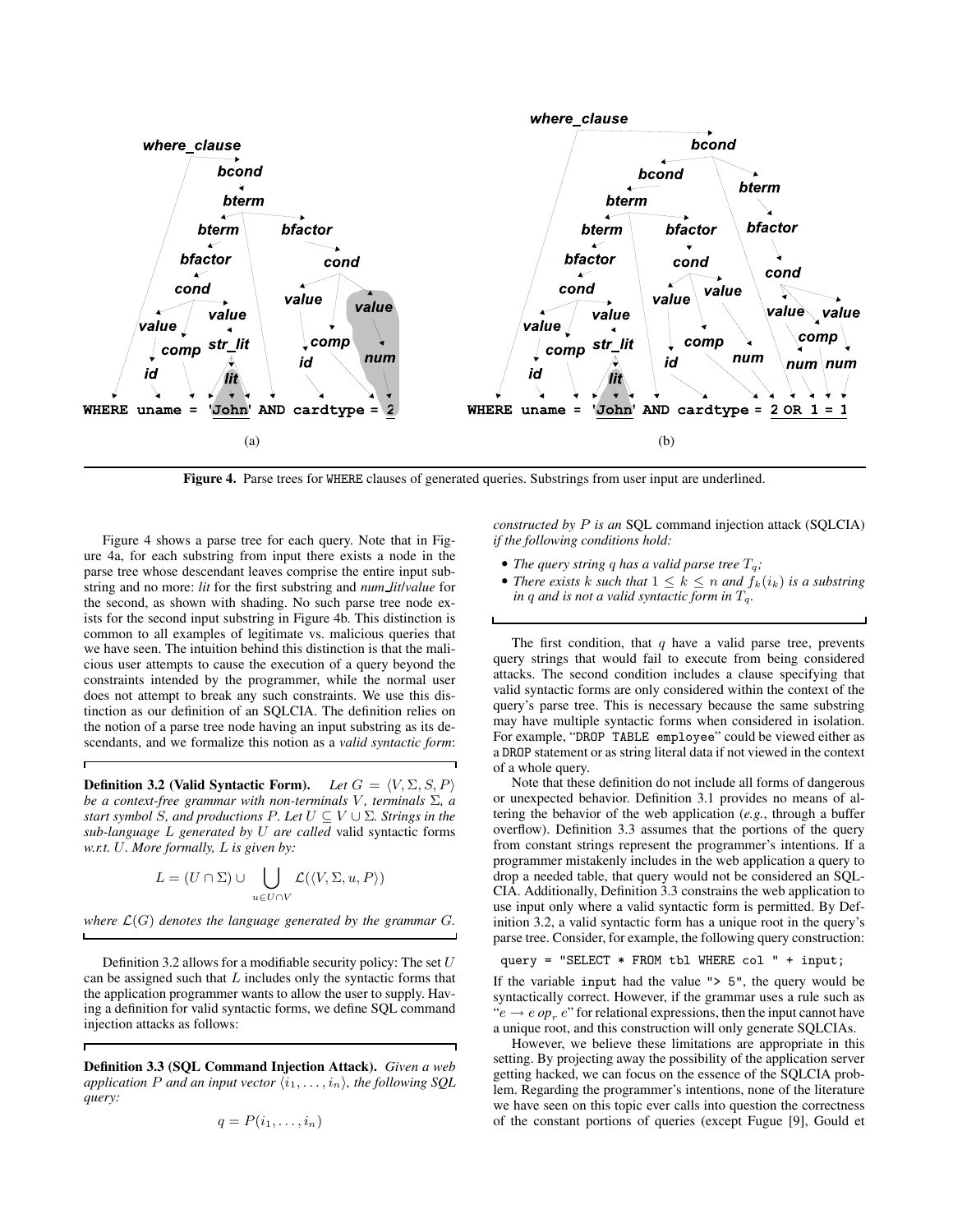|                                  |               | select_stmt ::= SELECT select_list from_clause     |
|----------------------------------|---------------|----------------------------------------------------|
|                                  |               | <b>SELECT</b> select list from clause where clause |
| select_list                      |               | $\vdots$ = id_list                                 |
|                                  |               | $\ast$                                             |
| id list                          | $::=id$       |                                                    |
|                                  |               | $\parallel$ id, id_list                            |
| $from\_clause$ ::= FROM tbl_list |               |                                                    |
| tbl_list                         |               | $\therefore$ = id_list                             |
|                                  |               | where clause $\cdot$ : = WHERE bool cond           |
| bcond                            |               | $\cdot$ : = bcond OR bterm                         |
|                                  |               | bterm                                              |
| bterm                            |               | $\cdot$ : = bterm AND bfactor                      |
|                                  |               | bfactor                                            |
| bfactor                          |               | $ ::= NOT\; cond$                                  |
|                                  |               | cond                                               |
| cond                             |               | $\cdot$ : = value comp value                       |
| value                            | $\cdots = id$ |                                                    |
|                                  |               | str_lit                                            |
|                                  |               | num                                                |
| str_lit                          |               | $\cdot$ : = $\cdot$ lit $\cdot$                    |
| comp                             |               | ::= = │ く │ > │ <= │ >= │<br>$\mathbf{I} =$        |

**Figure 5.** Simplified grammar for the SELECT statement.

al.'s work on static type checking of dynamically generated query strings [12], and our earlier work on static analysis for web application security [41], which consider this question to some limited degree). Additionally, programmers generally do not provide formal specifications for their code, so taking the code as the specification directs us to a solution that is fitting for the current practice. Finally, we have not encountered any examples either in the literature or in the wild of constructed queries where the input cannot possibly be a valid syntactic form.

#### **3.2 Algorithm**

Given a web application  $P$  and query string  $q$  generated by  $P$  and input  $\langle i_1, \ldots, i_n \rangle$ , we need an algorithm  $\tilde{A}$  to decide whether q is an SQLCIA, i.e.,  $A(q)$  is true iff q is an SQLCIA. The algorithm A must check whether the substrings  $f_i(i_j)$  in q are valid syntactic forms, but the web application does not automatically provide information about the source of a generated query's substrings. Since the internals of the web application are not accessible directly, we need a means of tracking the input through the web application to the constructed query. For this purpose we use *meta-characters* '()<sup>\*</sup> and ' $\parallel$ ,' which are not in  $\Sigma$ . We modify the definition of the filters such that for all filters  $f$ ,

- $f : (\Sigma \cup \{\langle , \rangle\})^* \to (\Sigma \cup \{\langle , \rangle\})^*$ ; and
- for all strings  $\sigma \in \Sigma^*$ ,  $f(\llbracket \sigma \rrbracket) = \llbracket f(\sigma) \rrbracket$ .

By *augmenting* the input to  $\langle \langle i_1 \rangle, \ldots, \langle i_n \rangle \rangle$ , we can determine which substrings of the constructed query come from the input.

**Definition** 3.4 (Augmented Query). A *query*  $q^a$  *is an* augmented query *if it was generated from augmented input, i.e.,*  $q^a$  =  $P(\llbracket i_1\rrbracket, \ldots, \llbracket i_n\rrbracket).$ 

We now describe an algorithm for checking whether a query is an SQLCIA. This algorithm is initialized once with the SQL grammar and a policy stating the valid syntactic forms, with which it constructs an *augmented grammar*.

**Definition 3.5 (Augmented Grammar).** *Given a grammar*  $G = \{V, \Sigma, S, P\}$  *and a set*  $U \subseteq V \cup \Sigma$  *specifying the valid* 

| select_stmt       |           | ::= SELECT select_list from_clause<br>SELECT select_list from clause where_clause |
|-------------------|-----------|-----------------------------------------------------------------------------------|
| select_list       |           | $\cdots = id\_list$                                                               |
|                   |           | $\ast$                                                                            |
| $id^a$            | $t =$     | id                                                                                |
|                   |           | $\parallel$ id $\parallel$                                                        |
| id_list           | $: : =$   | $id^a$                                                                            |
|                   |           | $id^a$ , id list                                                                  |
| from_clause       |           | $\therefore$ = FROM tbl_list                                                      |
| tbl_list          |           | $\cdots = id\_list$                                                               |
|                   |           | where_clause $\cdot$ : = WHERE bcond                                              |
| bcond             |           | $\cdot$ : = bcond QR bterm                                                        |
|                   |           | bterm                                                                             |
| bterm             |           | $\cdots$ = bterm AND bfactor                                                      |
|                   |           | bfactor                                                                           |
| bfactor           |           | ::= <mark>NOT cond<sup>a</sup></mark>                                             |
|                   |           | cond <sup>a</sup>                                                                 |
| cond <sup>a</sup> |           | $\cdot$ : = $\cdot$ cond                                                          |
|                   |           | $\vert$ cond $\vert$                                                              |
| cond              |           | $\cdots$ value comp value                                                         |
| value             | $: : =$   | $id^a$                                                                            |
|                   | I         | str_lit                                                                           |
|                   |           | $num^a$                                                                           |
| $num^a$           | $: :=$    | num                                                                               |
|                   |           |                                                                                   |
|                   |           | $\binom{}{}$ num $\binom{}{}$                                                     |
| $lit^a$           | $: : =$   | lit                                                                               |
|                   | I         | $\parallel$ <i>lit</i> $\parallel$                                                |
| str lit           |           | $lit^a$                                                                           |
| comp              | $: z = -$ | L<br>$\vert \vert$ <<br>$>$   <=  <br>$>=$  <br>$!=$                              |

**Figure 6.** Augmented grammar for grammar shown in Figure 5. New/modified productions are shaded.

*syntactic forms, an* augmented grammar G a *has the property that* an augmented query  $q^a = P(\langle i_1 \rangle, \ldots, \langle i_n \rangle)$  is in  $\mathcal{L}(G^a)$  iff:

- *The query*  $q = P(i_1, \ldots, i_n)$  *is in*  $\mathcal{L}(G)$ *; and*
- *For each substring* s *that separates a pair of matching '*L*' and '*M*' in* q a *, if all meta-characters are removed from* s*,* s *is a valid syntactic form in* q*'s parse tree.*

A natural way to construct an augmented grammar  $G<sup>a</sup>$  from G and U is to create a new production rule for each  $u \in U$ of the form  $u^a \rightarrow |u| | u$ , and replace all other *rhs* occurrences of u with  $u^a$ . We give our construction in Algorithm 3.6.

**Algorithm 3.6 (Grammar Augmentation).** *Given a grammar*  $G = \langle V, \Sigma, S, R \rangle$  *and a policy*  $U \subseteq V \cup \Sigma$ *, we define* G's *augmented grammar as:*

$$
G^{a} = \langle V \cup \{v^{a} | v \in U\}, \Sigma \cup \{\langle , \rangle\}, S, R^{a} \rangle
$$

where  $v^a$  denotes a fresh non-terminal. Given  $rhs = v_1 \ldots v_n$ *where*  $v_i \in V \cup \Sigma$ , *let*  $rhs^a = w_1 \dots w_n$  *where* 

$$
w_i = \begin{cases} v_i^a & \text{if } v_i \in U \\ v_i & \text{otherwise} \end{cases}
$$
  

$$
R^a \text{ is given by:}
$$
  

$$
R^a = \{v \to rhs^a \mid v \to rhs \in R\}
$$
  

$$
\cup \{v^a \to v \mid v \in U\} \cup \{v^a \to (v) \mid v \in U\}
$$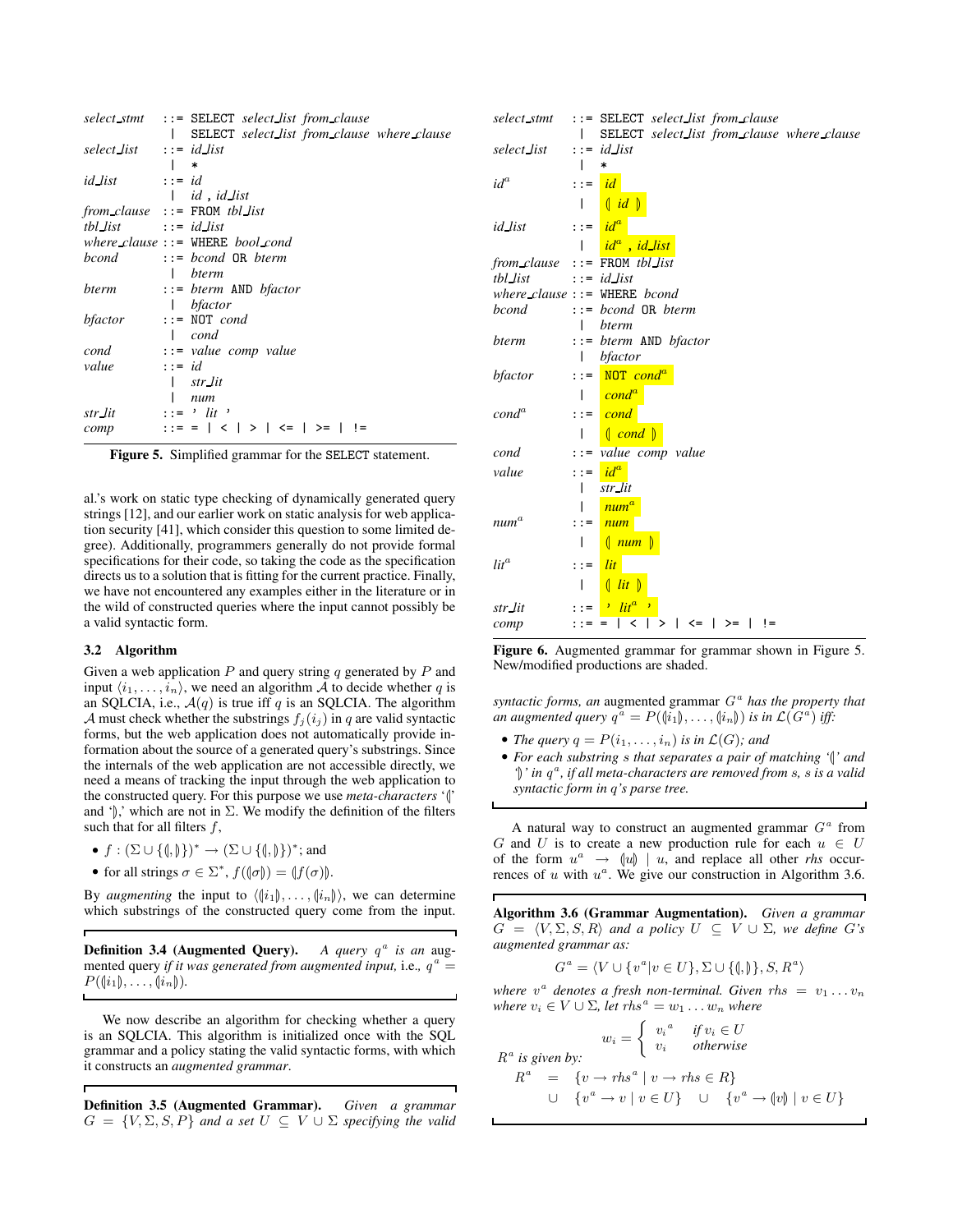

**Figure 7.** Parse tree fragments for an augmented query.

To demonstrate this algorithm, consider the simplified grammar for SQL's SELECT statement in Figure 5. This is the grammar used to generate the parse trees in Figure 4. If a security policy of  $U = \{cond, id, num, lit\}$  is chosen, the result of Algorithm 3.6 is shown in Figure 6. Suppose the queries shown in Figure 4 were augmented. Using the augmented grammar, the parse tree for the first query would look the same as Figure 4a, except that the subtrees shown in Figures 7a and 7b would be substituted in for the first and second input strings, respectively. No parse tree could be constructed for the second augmented query.

A GLR parser generator [28] can be used to generate a parser for an augmented grammar  $G^a$ .

**Algorithm 3.7 (SQLCIA Prevention).** *Here are steps of our algorithm* A *to prevent SQLCIAs and invalid queries:*

- *1. Intercept augmented query*  $q^a$ ;
- 2. Attempt to parse  $q^a$  using the parser generated from  $G^a$ ;
- *3. If* q a *fails to parse, raise an error;*
- *4. Otherwise, if*  $q^a$  *parses, strip all occurrences of* '(|' *and* ')' *out of* q a *to produce* q *and output* q*.*

#### **3.3 Correctness**

We now argue that the algorithms given in Section 3.2 are correct with respect to the definitions given in Section 3.1. Lemmas 3.8 and 3.9 prove the soundness and completeness respectively of Algorithm 3.6 for constructing augmented grammars. Using these lemmas, Theorem 3.10 proves the soundness and completeness of Algorithm 3.7 for preventing SQLCIAs.

**Lemma 3.8 (Grammar Construction: Sound).** *Let* G a *be the augmented grammar constructed from grammar* G *and set* U*. For all*  $\langle i_1, \ldots, i_n \rangle$ *, if*  $P(i_1, \ldots, i_n) \in \mathcal{L}(G)$  *and*  $P(i_1, \ldots, i_n)$  *is not an SQLCIA, then*

 $P(\langle i_1 | \rangle, \ldots, \langle i_n | \rangle) \in \mathcal{L}(G^a)$ 

*Proof.* Consider an arbitrary query  $q = P(i_1, \ldots, i_n)$  for some  $\langle i_1, \ldots, i_n \rangle$  such that  $q \in \mathcal{L}(G)$  and q is not an SQLCIA. Because  $q \in \mathcal{L}(G)$ , there exists a parse tree  $T_q$  for q from G's productions  $R$ . For each parse tree node  $v$  in  $T_q$  with children  $v_1, \ldots, v_m$ , there exists a rule  $v \to v_1, \ldots, v_m \in R$ . For each rule  $v \rightarrow v_1, \dots, v_m \in R$ , Algorithm 3.6 specifies a rule  $v \rightarrow$  $w_1, \ldots, w_m \in R^a$  where  $w_i = v_i^a$  if  $v_i \in U$  and  $w_i = v_i$  otherwise. For each  $v_i \in U$ , Algorithm 3.6 specifies a rule  $v_i^a \to v_i$ .

Consequently, there exists a parse tree  $T_q^a$  for q from  $G^a$ 's productions  $R^a$ . By assumption, q is not an SQLCIA, which by Definitions 3.2 and 3.3 means that for each  $\sigma = f_j(i_j)$  used in the construction of q, there exists some parse tree node v in  $T<sub>q</sub>$  such that  $v \in U$  and v's leaf-descendants are exactly  $\sigma$ . Find such a parse tree node v for each  $\sigma$ . The construction of  $T_q^a$  from  $T_q$  creates a mapping from the parse tree nodes in  $T_q$  to the parse tree nodes in  $\hat{T}_q^{\hat{a}}$ . Using that mapping, find the corresponding node v in  $T_q^a$ . By the definition of meta-characters and of augmented queries,  $P(\langle i_1\rangle, \ldots, \langle i_n\rangle)$  produces a query identical to q, except that each σ is replaced with  $\sigma$ ). Algorithm 3.6 specifies that there is a rule  $v_i^a \rightarrow (v_i)$  for each  $v_i \in U$ . These rules allow each v identified above in  $T_q^a$  to be replaced with  $\langle v \rangle$ . This results in the parse tree  $T_{q^a}^a$ , which proves that  $q^a \in \mathcal{L}(G^a)$ .  $\Box$ 

**Lemma 3.9 (Grammar Construction: Complete).** *Let* G a *be the augmented grammar constructed from grammar* G *and set* U*. For*  $all \ P(\langle i_1 \rangle, \ldots, \langle i_n \rangle) = q^a \in \mathcal{L}(G^a), \ P(i_1, \ldots, i_n) = q \in \mathcal{L}(G)$ *and* q *is not an SQLCIA.*

*Proof.* Suppose for contradiction that there exists some  $\langle i_1, \ldots, i_n \rangle$  $\langle i_n \rangle$  such that  $P(\langle i_1 \rangle, \ldots, \langle i_n \rangle) = q^a \in \mathcal{L}(G^a)$ , but  $P(i_1, \ldots, i_n)$  $i_n$ ) = q is an SQLCIA. This implies that  $q^a$  has a parse tree  $T_{q_a}^{\dot{a}}$  from  $R^a$  in  $G^{\dot{a}}$ . Because q is an SQLCIA, there exists some substring  $(\sigma)$  in  $q^a$  where  $\sigma$  is not a valid syntactic form, *i.e.*, no node v in  $T_{q^a}^a$  both has  $\sigma$  as it descendant leaves and has  $v \in U$ . If  $v \notin U$ , then Algorithm 3.6 specifies no rule of the form  $v^a \to \psi$   $\in$   $R^a$ . Consequently  $T_{q^a}^a$  cannot exist, and this contradicts our initial assumption.  $\Box$ 

**Theorem 3.10 (Soundness and Completeness).** *For all*  $\langle i_1, \ldots, i_n \rangle$ , Algorithm 3.7 will permit query  $q = P(i_1, \ldots, i_n)$  iff  $q \in \mathcal{L}(G)$  *and*  $q$  *is not an SQLCIA.* 

*Proof.* Step 2 of Algorithm 3.7 attempts to parse the augmented query  $q^a = P(\langle i_1 | \rangle, \ldots, \langle i_n | \rangle)$ . By Lemma 3.8, if q is an SQLCIA or if q is not a syntactically correct SQL query,  $q^a$  will fail to parse. If  $q^a$  fails to parse, step 3 will prevent q from being executed. By Lemma 3.9, if q is syntactically correct and is not an SQLCIA,  $q^a$  will parse. Step 4 causes the query to be executed. a will parse. Step 4 causes the query to be executed.

#### **3.4 Complexity**

**Theorem 3.11 (Time Complexity).** *The worst-case time bound on Algorithm 3.7 is:*

| O( q )     | LALR                                      |
|------------|-------------------------------------------|
| $O( q ^2)$ | if $G^a$ is not LALR but is deterministic |
| $O( q ^3)$ | non-deterministic                         |

*Proof.* These time bounds follow from known time-bounds for classes of grammars [1]. Achieving them for Algorithm 3.7 is contingent on the parser generator being able to handle each case without using an algorithm for a more expressive class of grammar.  $\Box$ 

## **4. Applications**

Although we have so far focused on examples of SQL command injections, our definition and algorithm are general and apply to other settings that generate structured, meaningful output from user-provided input. We discuss three other common forms of command injections.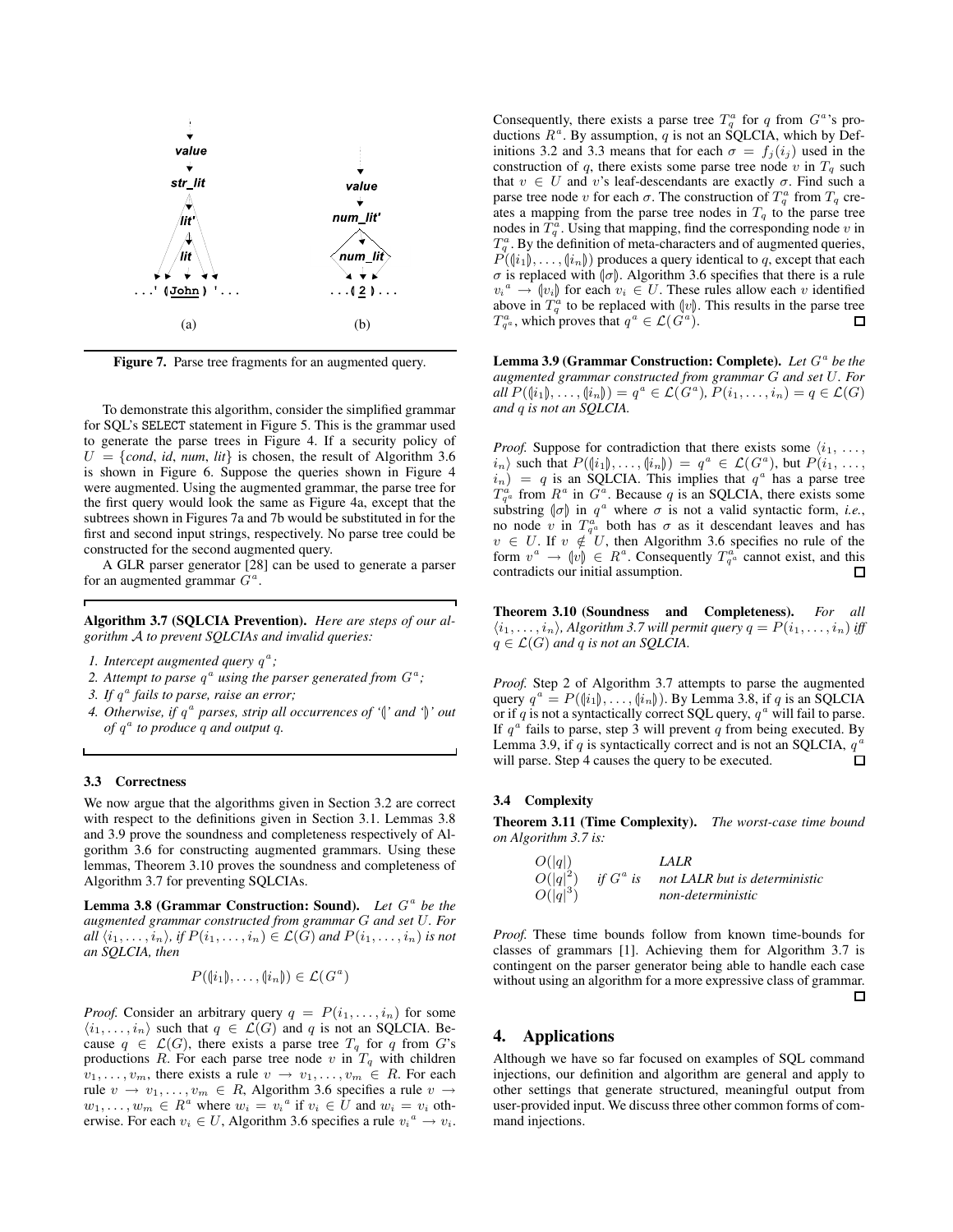### **4.1 Cross Site Scripting**

Web sites that display input data are subject to cross site scripting (XSS) attacks. This vulnerability is perhaps more widespread than SQLCIAs because the web application need not access a back-end database. As an example of XSS, consider an auction website that allows users to put items up for bid. The site then displays a list of item numbers where each item number is a link to a URL to bid on the corresponding item. Suppose that an attacker enters as the item to add:

```
><script>document.location=
  'http://www.xss.com/cgi-bin/cookie.cgi?
  '%20+document.cookie</script
```
When a user clicks on the attacker's item number, the text in the URL will be parsed and interpreted as JavaScript. This script sends the user's cookie to http://www.xss.com/, the attacker's website. Note that the string provided by the attacker is not a valid syntactic form, since the first character completes a preceding tag.

## **4.2 XPath Injection**

A web application that uses an XML document/database for its back-end storage and accesses the data through dynamically constructed XPath expressions may be vulnerable to XPath injection attacks [19]. This is closely related to the problem of SQLCIAs, but the vulnerability is more severe because:

- XPath allows one to query all items of the database, while an SQL DBMS may not provide a "table of tables," for example; and
- XPath provides no mechanism to restrict access on parts of the XML document, whereas most SQL DBMSs provide a facility to make parts of the database inaccessible.

The following piece of ASP code is vulnerable to XPath injection:

```
XPathExpression expr =
    nav.Compile("string(//user[name/text()='"
       +TextBox1.Text+"' and password/text()='"
      +TextBox2.Text+"']/account/text()");
```
Entering a tautology as in Figure 4b would allow an attacker to log in, but given knowledge of the XML document's node-set, an attacker could enter:

```
NoUser'] | P | //user[name/text()='NoUser
```
where P is a node-set. The surrounding predicates would always be false, so the constructed XPath expression would return the string value of the node-set P. Such attacks can also be prevented with our technique.

# **4.3 Shell Injection**

Shell injection attacks occur when input is incorporated into a string to be interpreted by the shell. For example, if the string variable filename is insufficiently sanitized, the PHP code fragment:

```
exec("open(".$filename.")");
```
will allow an attacker to be able to execute arbitrary shell commands if filename is not a valid syntactic form in the shell's grammar. This vulnerability is not confined to web applications. A setuid program with this vulnerability allows a user with restricted privileges to execute arbitrary shell commands as root. Checking the string to ensure that each substring from input is a valid syntactic form would prevent these attacks.

## **5. Implementation**

We implemented the query checking algorithm as SQLCHECK. SQLCHECK is generated using an input file to flex and an input file to bison. For meta-characters, we use two randomly generated strings of four alphabetic characters: one to represent  $\hat{C}$  and the other to represent ').' We made this design decision based on two considerations: (1) the meta-characters should not be removed by input filters, and (2) the probability of a user entering a metacharacter should be low.

First, we selected alphabetic characters because some input filtering functions restrict or remove certain characters, but generally alphabetic characters are permitted. The common exceptions are filters for numeric fields which allow only numeric characters. In this case either the meta-characters can be added after applying an filter, or they can be stripped off leaving only numeric data which cannot change the syntactic structure of the generated query. We added them after the filter, where applicable.

Second, ignoring case,  $26^4 = 456,976$  different four-character strings are possible. To avoid using meaningful words as metacharacters, we forbid meta-characters from being represented as strings that occur in the dictionary. The default dictionary for ispell contains 72,421 words, and if these are forbidden for use as meta-characters, 384,555 unique strings remain. It is difficult to quantify precisely the probability of a user accidentally entering a substring identical to one of the strings used for meta-characters because of several unknown factors. If we assume (1) that 90% of the words that a user enters occur in the dictionary and the remaining 10% are chosen uniformly at random from non-dictionary words, (2) that the average number of words entered on a web session is 100, and (3) that the word length is 4, the probability of a user accidentally entering a meta-character string in one web session is:

$$
1 - \left(1 - \frac{2}{26^4 - 72,421}\right)^{(.1 \times 100)} \approx .000052
$$

This probability can be further reduced by using longer encodings of meta-characters. We expect that the actual probability is lessthan what is shown above, since the numbers chosen for the calculation were intended to be conservative. Also, in settings where input is least expected to occur in a dictionary (*e.g.*, passwords), sequences of alphabetic characters are often broken up by numeric and "special" characters, and the same non-dictionary words are repeatedly entered. Section 6.3 addresses the possibility of a user guessing the meta-character encodings.

The input to flex requires roughly 70 lines of manually written C code to distinguish meta-characters from string literals, column/table names, and numeric literals when they are not separated by the usual token delimiters.

The algorithm allows for a policy to be defined in terms of which non-terminals in the SQL grammar are permitted to be at the root of a valid syntactic form. For the evaluation we selected literals, names, and arithmetic expressions to be valid syntactic forms. Additional forms can be added to the policy at the cost of one line in the bison input file per form, a find-and-replace on the added symbol, and a token declaration. Additionally, if the DBMS allows SQL constructs not recognized by SQLCHECK, they can be added straightforwardly by updating the bison input file. The bison utility includes a glr mode, which can be used if the augmented grammar is not LALR. For the policy choice used here, the augmented grammar is LALR.

## **6. Evaluation**

This section presents our evaluation of SQLCHECK.

### **6.1 Evaluation Setup**

To evaluate our implementation, we selected five real-world web applications that have been used for previous evaluations in the literature [13]. Each of these web applications is provided in mul-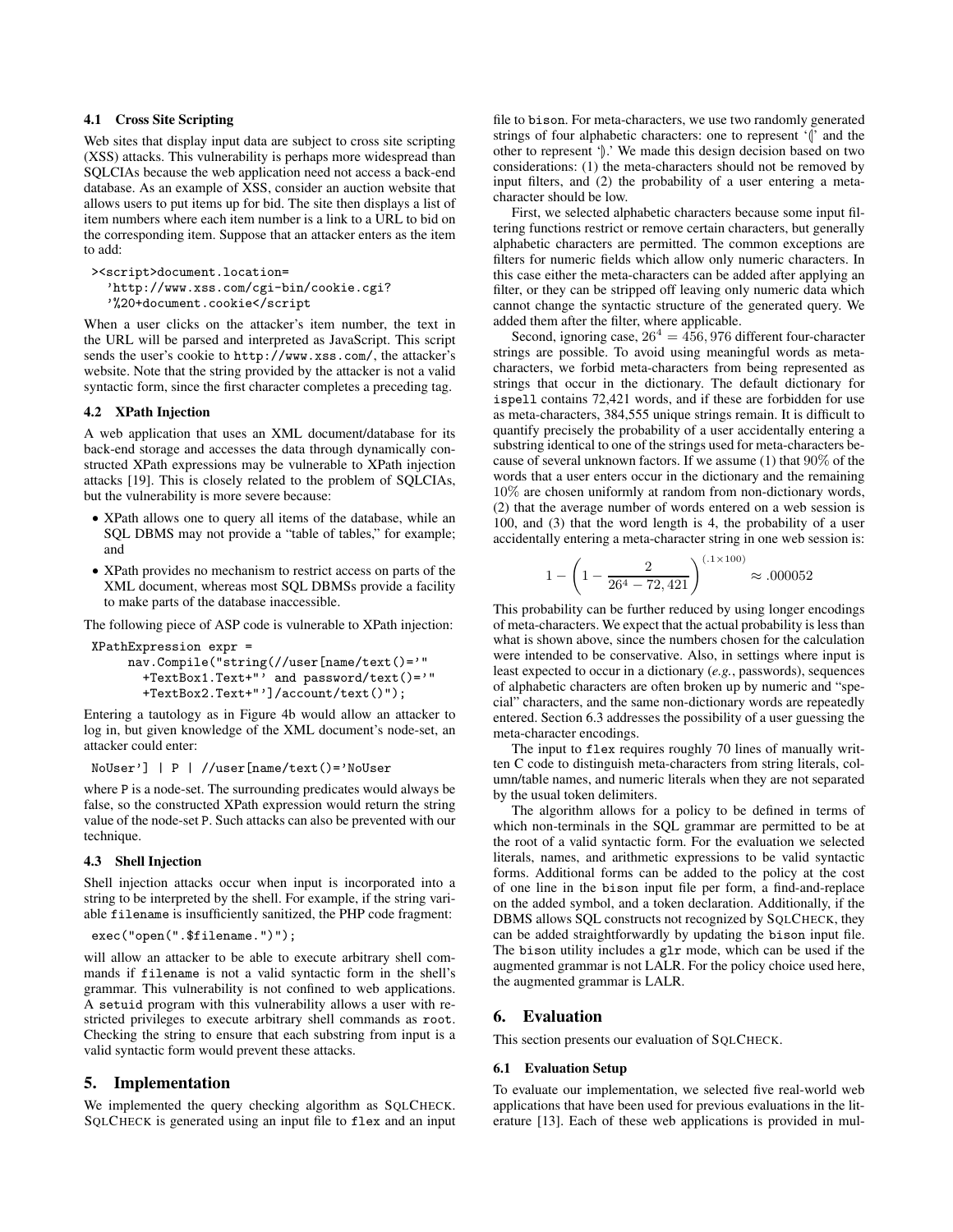| <b>Subject</b>            | <b>Description</b>                       |       | LOC        |                        | Ouerv        | Metachar       | <b>External</b> |
|---------------------------|------------------------------------------|-------|------------|------------------------|--------------|----------------|-----------------|
|                           |                                          | PHP   | <b>JSP</b> | <b>Checks</b><br>Added | <b>Sites</b> | Pairs<br>Added | Query<br>Data   |
| <b>Employee Directory</b> | Online employee directory                | 2.801 | 3.114      |                        | 16           |                | 39              |
| Events                    | Event tracking system                    | 2.819 | 3.894      |                        | 20           |                | 47              |
| Classifieds               | Online management system for classifieds | 5.540 | 5.819      | 10                     | 4 I          |                | 67              |
| Portal                    | Portal for a club                        | 8.745 | 8.870      |                        | 42           |                | 149             |
| <b>Bookstore</b>          | Online bookstore                         | 9.224 | 9.649      | 18                     | 56           |                | 121             |

|  |  |  |  |  |  | Table 1. Subject programs used in our empirical evaluation. |
|--|--|--|--|--|--|-------------------------------------------------------------|
|--|--|--|--|--|--|-------------------------------------------------------------|

| Language   | <b>Subject</b>            |                                   | <b>Oueries</b>                          |       |                |  |
|------------|---------------------------|-----------------------------------|-----------------------------------------|-------|----------------|--|
|            |                           | Legitimate<br>(Attempted/allowed) | <b>Attacks</b><br>(Attempted/prevented) | Mean  | <b>Std Dev</b> |  |
|            |                           |                                   |                                         |       |                |  |
|            | <b>Employee Directory</b> | 660/660                           | 3937 / 3937                             | 3.230 | 2.080          |  |
|            | Events                    | 900/900                           | 3605/3605                               | 2.613 | 0.961          |  |
| <b>PHP</b> | Classifieds               | 576/576                           | 3724 / 3724                             | 2.478 | 1.049          |  |
|            | Portal                    | 1080 / 1080                       | 3685 / 3685                             | 3.788 | 3.233          |  |
|            | <b>Bookstore</b>          | 608/608                           | 3473 / 3473                             | 2.806 | 1.625          |  |
|            | <b>Employee Directory</b> | 660/660                           | 3937 / 3937                             | 3.186 | 0.652          |  |
|            | Events                    | 900/900                           | 3605/3605                               | 3.368 | 0.710          |  |
| <b>JSP</b> | Classifieds               | 576/576                           | 3724 / 3724                             | 3.134 | 0.548          |  |
|            | Portal                    | 1080 / 1080                       | 3685/3685                               | 3.063 | 0.441          |  |
|            | <b>Bookstore</b>          | 608/608                           | 3473 / 3473                             | 2.897 | 0.257          |  |

**Table 2.** Precision and timing results for SQLCHECK.

tiple web-programming languages, so we used the PHP and JSP version of each to evaluate the applicability of our implementation across different languages. Although the notion of "applicability across languages" is somewhat qualitative, it is significant: the more language-specific an approach is, the less it is able to address the broad problem of SQLCIAs (and command injections in general). For example, an approach that involves using a modified interpreter [32, 31] is not easily applicable to a language like Java (*i.e.*, JSP and servlets) because Sun is unlikely to modify its Java interpreter for the sake of web applications. To the best of our knowledge, this is the first evaluation in the literature run on web applications written in different languages.

Table 1 lists the subjects, giving for each subject its name, a brief description of its function, the number of lines of code in the PHP and JSP versions, the number of pairs of meta-characters added, the number of input sites, the number of calls to SQLCHECK added, and the number of points at which complete queries are generated. The number of pairs of meta-characters added was less than the number of input sites because in these applications, most input parameters were passed through a particular function, and by adding a single pair of meta-characters in this function, many inputs did not need to be instrumented individually. For a similar reason, the number of added calls to SQLCHECK is less than the number of points at which completed queries are generated: In order to make switching DBMSs easy, a wrapper function was added around the database's SELECT query function. Adding a call to SQLCHECK within that wrapper ensures that all SELECT queries will be checked. Calling SQLCHECK from the JSP versions requires a Java Native Interface (JNI) wrapper. We report both figures to indicate approximately the numbers of checks that need to be added for web applications of this size that are less cleanly designed. For this evaluation, we added the meta-characters and the calls to SQLCHECK manually; in the future, we plan to automate this task using a static flow analysis.

In addition to real-world web applications, the evaluation needed real-world inputs. To this end we used a set of URLs provided by Halfond and Orso. These URLs were generated by

first compiling one list of attack inputs, which were gleaned from CERT/CC advisories and other sources that list vulnerabilities and exploits, and one list of legitimate inputs. The data type of each input was also recorded. Then each parameter in each URL was annotated with its type. Two lists of URLs were then generated, one ATTACK list and one LEGIT list, by substituting inputs from the respective lists into the URLs in a type consistent way. Each URL in the ATTACK list had at least one parameter from the list of attack inputs, while each URL in the LEGIT list had only legitimate parameters. Finally, the URLs were tested on unprotected versions of the web applications to ensure that the ATTACK URLs did, in fact, execute attacks and the LEGIT URLs resulted in normal, expected behavior.

The machine used to perform the evaluation runs Linux kernel 2.4.27 and has a 2 GHz Pentium M processor and 1 GB of memory.

#### **6.2 Results**

Table 2 shows, for each web application, the number of attacks attempted (using URLs from the ATTACK list) and prevented, the number of legitimate uses attempted and allowed, and the mean and standard deviation of times across all runs of SQLCHECK for that application. SQLCHECK successfully prevented all attacks and allowed all legitimate uses. Theorem 3.10 predicted this, but these results provide some assurance that SQLCHECK was implemented without significant oversight. Additionally, the timing results show that SQLCHECK is quite efficient. Round trip time over the Internet varies widely, but 80–100ms is typical. Consequently, SQL-CHECK's overhead is imperceptible to the user, and is also reasonable for servers with heavier traffic.

In addition to the figures shown in Table 2, our experience using SQLCHECK provides experimental results. Even in the absence of an automated tool for inserting meta-characters and calls to SQL-CHECK, this technique could be applied straightforwardly. Most existing techniques for preventing SQLCIAs either cannot make syntactic guarantees (*e.g.*, regular expression filters) or require a tool with knowledge of the source language. For example, a typesystem based approach requires typing rules in some form for each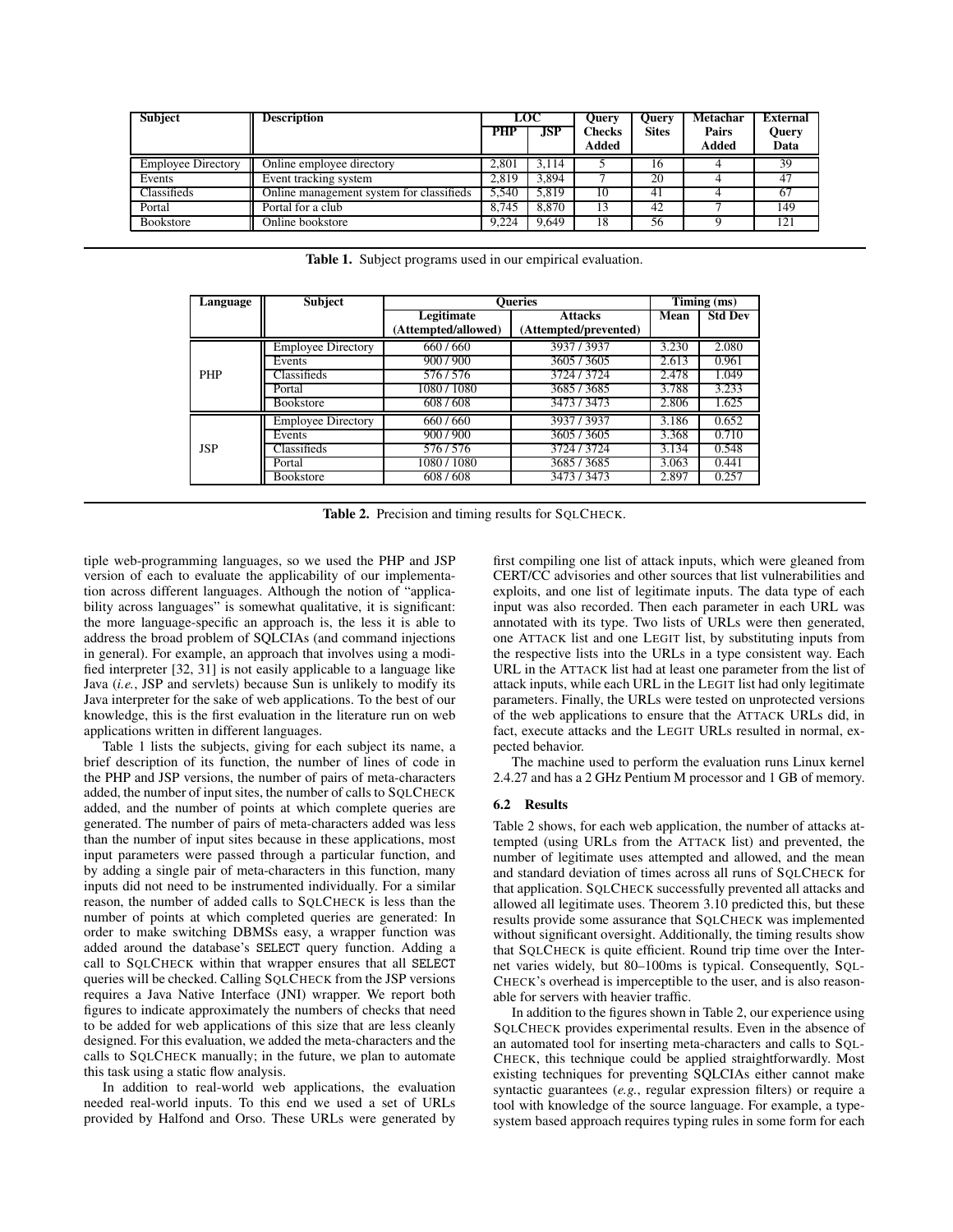construct in the source language. As another example, a technique that generates automata for use in dynamic checking requires a string analyzer designed for the source language. Forgoing the use of the string analyzer would require an appropriate automaton for each query site to be generated manually, which most web application programmers cannot/will not do. In contrast, a programmer without a tool designed for the source language of his choice can still use SQLCHECK to prevent SQLCIAs.

#### **6.3 Discussions**

We now discuss some of our design decisions and limitations of the current implementation.

First, we used a single policy  $U$  for all test cases. In practice we expect that a simple policy will suffice for most uses. In general, a unique policy can be defined for each pair of input site (by choosing a different pair of strings to serve as delimiters) and query site (by generating an augmented grammar according to the desired policy for each pair of delimiters). However, even if  $U$  were always chosen to be  $V \cup \Sigma$ , SQLCHECK would restrict the user input to syntactic forms in the SQL language. In the case where user input is used in a comparison expression, the best an attacker can hope to do is to change the number of tuples returned; no statements that modify the database, execute external code, or return columns other than those in the column list will be allowed.

Second, because the check is based on parsing, it would be possible to integrate it into the DBMSs own parser. From a software engineering standpoint, this does not seem to be a good decision. Web applications are often ported to different environments and interface with different backend DBMS's, so the security guarantees could be lost without the programmer realizing it.

Finally, the test cases used for the evaluation were generated by an independant research group from real-world exploits. However, they were not written by attackers attempting to defeat the particular security mechanism we used. In its current implementation, our technique is vulnerable to an exhaustive search of the character strings used as delimiters. This vulnerability can be removed by modifying the augmenting step: in addition to adding delimiters, it must check for the presence of the delimiters within the input string. If the delimiters occur, it must "escape" them by prepending them with some designated character. SQLCHECK must also be modified so that first, its lexer will not interpret escaped delimiters as delimiters, and second, it will remove the escaping character after parsing.

### **7. Related Work**

#### **7.1 Input Filtering Techniques**

Improper input validation accounts for most security problems in database and web applications. Many suggested techniques for input validation are signature-based, including enumerating known "bad" strings necessary for injection attacks, limiting the length of input strings, or more generally, using regular expressions for filtering. An alternative is to alter inputs, perhaps by adding slashes in front of quotes to prevent the quotes that surround literals from being closed within the input (*e.g.*, with PHP's addslashes function and PHP's magic quotes setting, for example). Recent research efforts provide ways of systematically specifying and enforcing constraints on user inputs [5, 35, 36]. A number of commercial products, such as Sanctum's AppShield [34] and Kavado's InterDo [17], offer similar strategies. All of these techniques are an improvement over unregulated input, but they all have weaknesses. None of them can say anything about the syntactic structure of the generated queries, and all may still admit bad input; for example, regular expression filters may be under-restrictive. More significantly, escaping quotes can also be circumvented when subtle assumptions do not hold, as in the case of the second order attacks [2]. In the absence of a principled analysis to check these methods, security cannot be guaranteed.

#### **7.2 Syntactic Structure Enforcement**

Other techniques deal with input validation by enforcing that all input will take the syntactic position of literals. Bind variables and parameters in stored procedures can be used as placeholders for literals within queries, so that whatever they hold will be treated as literals and not as arbitrary code. SQLrand, a recently proposed instruction set randomization for SQL in web applications, has a similar effect [4]. It relies on a proxy to translate instructions dynamically, so SQL keywords entered as input will not reach the SQL server as keywords. The main disadvantages of such a system are its complex setup and security of the randomization key. Halfond and Orso address SQL injection attacks through first building a model of legal queries and then ensuring that generated queries conform to this model via runtime monitoring [13], following a similar approach to Wagner and Dean's work on Intrusion Detection Via Static Analysis [8]. The precision of this technique is subject to both the precision of the statically constructed model and the tokenizing technique used. Because how their model is generated, user inputs are confined to statically defined syntactic positions. These techniques for enforcing syntactic structure do not extend to applications that accept or retrieve queries or query-fragments, such as those that retrieve stored queries from persistent storage (*e.g.*, a file or a database).

#### **7.3 Static and Runtime Checking**

Many real-world web applications have vulnerabilities, even though measures such as those mentioned above are used. Vulnerabilities exist because of insufficiency of the technique, improper usage, incomplete usage, or some combination of these. Therefore, blackbox testing tools have been built for web database applications. One from the research community is called WAVES (Web Application Vulnerability and Error Scanner) [14]. Several commercial products also exist, such as AppScan [33], WebInspect [38], and ScanDo [17]. While testing can be useful in practice for finding vulnerabilities, it cannot be used to make security guarantees. Thus, several techniques based on static analysis or runtime checking have been proposed, most of which are based on the notion of "taintedness," similar to Perl's "tainted mode" [40]. In particular, there are two recent techniques using static analysis to track the flow of untrusted input through a program: one based on a type system [15] (similar to CQual [10]) and one based on a pointsto analysis [24] (using a precise points-to analysis for Java [43] and policies specified in PQL [22, 26]). Both systems trust user filters, so they do not provide strong security guarantee. There is also recent work on runtime taint tracking [31, 32]. Pietraszek *et al.* suggest the use of meta-data for tracking the flow of input through filters [32]. The closest work to ours is by Buehrer *et al.* [6]. They bound user input, and at the point where queries are sent, they replace input by dummy literals and compare the parse trees of the original query and the substituted query. In this case, a lexer would suffice for the check, since input substrings must be literals. We do not address the question of completeness of usage (*i.e.*, that all input and query sites in the application source code are augmented and checked, respectively). However, a web application programmer using SQLCHECK need not make the false-positive/false-negative tradeoffs that come with less rigorous approaches. Consquently, a guarantee of completeness of usage for SQLCHECK implies that SQLCIAs will not occur.

This work also relates to some recent work on security analysis for Java applications. Naumovich and Centonze propose a static analysis technique to validate role-based access control policies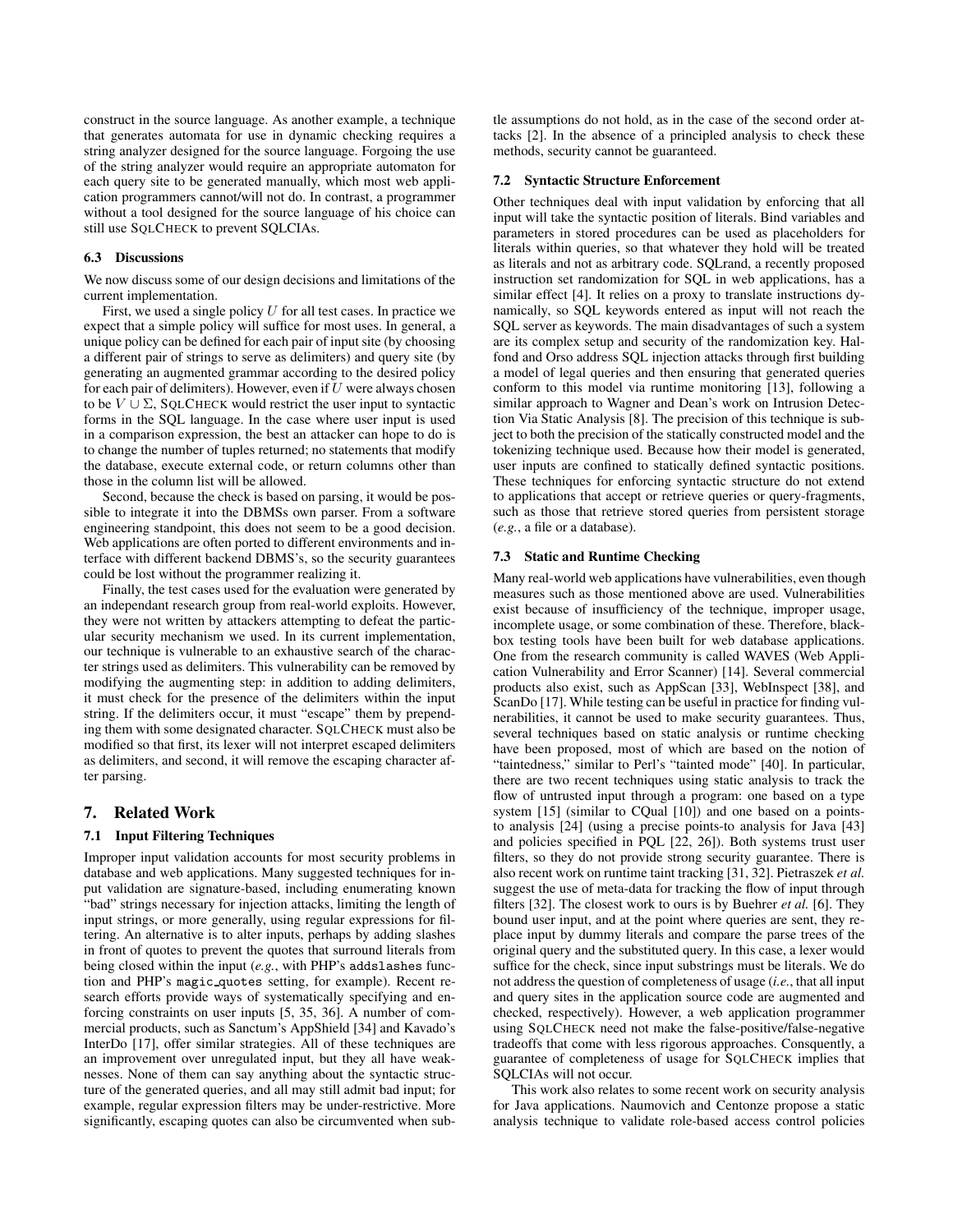in J2EE applications [30]. They use a points-to analysis to determine which object fields are accessed by which EJB methods to discover potential inconsistencies with the policy that may lead to security holes. Koved *et al.* study the complementary problem of statically determining the access rights required for a program or a component to run on a client machine [21] using a dataflow analysis [16, 18].

#### **7.4 Meta-Programming**

To be put in a broader context, our research can be viewed as an instance of providing runtime safety guarantee for meta-programming [39]. Macros are a very old and established meta-programming technique; this was perhaps the first setting where the issue of correctness of generated code arose. Powerful macro languages comprise a complete programming facility, which enable macro programmers to create complex meta-programs that control macroexpansion and generate code in the target language. Here, basic syntactic correctness, let alone semantic properties, of the generated code cannot be taken for granted, and only limited static checking of such meta-programs is available. The levels of static checking available include none, syntactic, hygienic, and type checking. The widely used cpp macro pre-processor allows programmers to manipulate and generate arbitrary textual strings, and it provides no checking. The programmable syntax macros of Weise & Crew [42] work at the level of correct abstract-syntax tree (AST) fragments, and guarantee that generated code is syntactically correct with respect (specifically) to the C language. Weise & Crew macros are validated via standard type checking: static type checking guarantees that AST fragments (e.g., Expressions, Statements, etc.) are used appropriately in macro meta-programs. Because macros insert program fragments into new locations, they risk "capturing" variable names unexpectedly. Preventing variable capture is called hygiene. Hygienic macro expansion algorithms, beginning with Kohlbecker *et al.* [20] provide hygiene guarantees. Recent work, such as that of Taha & Sheard [39], focuses on designing type checking of object-programs into functional meta-programming languages. There are also a number of proposals to provide typesafe APIs for dynamic SQL, including, for example Safe Query Objects [7], SQL DOM [27], and Xen [3, 29]. These proposals suggest better programming models, but require programmers to learn a new API. In contrast, our approach does not introduce a new API, and it is suited to address the problems in the enormous number of programs that use existing database APIs. There are also research efforts on type-checking polylingual systems [11, 25], but they do not deal with applications interfacing with databases such as web applications.

## **8. Conclusions and Future Work**

In this paper, we have presented the first formal definition of command injection attacks in web applications. Based on this definition, we have developed a sound and complete runtime checking algorithm for preventing command injection attacks and produced a working implementation of the algorithm. The implementation proved effective under testing; it identified SQLCIAs precisely and incurred low runtime overhead. Our definition and algorithm are general and apply directly to other settings that produce structured, interpreted output.

Here are a few interesting directions for future work:

• First, we plan to experiment with other ways to evaluate SQL-CHECK. A natural choice will be to use SQLCHECK in some online web applicationsto expose SQLCHECK to the real world. By logging the blocked and permitted queries, we hope to validate that it does not disrupt normal use and does not allow attacks. A more novel approach to evaluating SQLCHECK will be to generate queries with "place-holder" user inputs. Then, using a modified top-down parser, we will generate random inputs that, when put in place of the place-holder inputs, form syntactically correct queries. By feeding these randomly generated inputs to the web application, we will test SQLCHECK on randomly generated yet meaningful queries.

- Second, we plan to explore static analysis techniques to help insert meta-characters and calls to SQLCHECK automatically. The challenge will be to insert the meta-characters such that no constant strings are captured and the control-flow of the application will not be altered.
- Third, we plan to adapt our technique to other settings, for example, to prevent cross-site scripting and XPath injection attacks.

## **Acknowledgments**

We thank William Halfond and Alex Orso for providing legitimate and attack data for use in our evaluation. We are also grateful to Earl Barr, Christian Bird, Prem Devanbu, Kyung-Goo Doh, Alex Groce, Ghassan Misherghi, Nicolas Rouquette, Bronis Supinski, Jeff Wu, and the anonymous POPL reviewers for useful feedback on drafts of this paper.

# **References**

- [1] A. Aho, R. Sethi, and J. Ullman. *Compilers, Principles, Techniques and Tools*. Addison-Wesley, 1986.
- [2] C. Anley. Advanced SQL Injection in SQL Server Applications. An NGSSoftware Insight Security Research (NISR) publication, 2002. URL: http://www.nextgenss.com/papers/ advanced sql injection.pdf.
- [3] G. Bierman, E. Meijer, and W. Schulte. The essence of data access in C <sup>ω</sup>. In *The 19th European Conference on Object-Oriented Programming (ECOOP)*, 2005. To appear.
- [4] S. W. Boyd and A. D. Keromytis. SQLrand: Preventing SQL injection attacks. In *International Conference on Applied Cryptography and Network Security (ACNS), LNCS*, volume 2, 2004.
- [5] C. Brabrand, A. Møller, M. Ricky, and M. I. Schwartzbach. Powerforms: Declarative client-side form field validation. *World Wide Web*, 3(4), 2000.
- [6] G. T. Buehrer, B. W. Weide, and P. A. Sivilotti. Using parse tree validation to prevent SQL injection attacks. In *Proceedings of the International Workshop on Software Engineering and Middleware (SEM) at Joint FSE and ESEC*, Sept. 2005.
- [7] W. R. Cook and S. Rai. Safe Query Objects: Statically Typed Objects as Remotely Executable Queries. In *Proceedings of the 27th International Conference on Software Engineering (ICSE)*, 2005.
- [8] D. Dean and D. Wagner. Intrusion detection via static analysis. In *Proceedings of the IEEE Symposium on Research in Security and Privacy*, Oakland, CA, May 2001. IEEE Computer Society, Technical Committee on Security and Privacy, IEEE Computer Society Press.
- [9] R. DeLine and M. Fähndrich. The Fugue protocol checker: Is your software baroque? Technical Report MSR-TR-2004-07, Microsoft Research, Jan. 2004. http://research.microsoft.com/~maf/ Papers/tr-2004-07.pdf.
- [10] J. Foster, M. Fähndrich, and A. Aiken. A theory of type qualifiers. In *Proceedings of the ACM SIGPLAN Conference on Programming Language Design and Implementation (PLDI)*, pages 192–203, Atlanta, Georgia, May 1–4, 1999.
- [11] M. Furr and J. S. Foster. Checking type safety of foreign function calls. In *Proceedings of the ACM SIGPLAN 2005 Conference on Programming Language Design and Implementation*, pages 62–72, 2005.